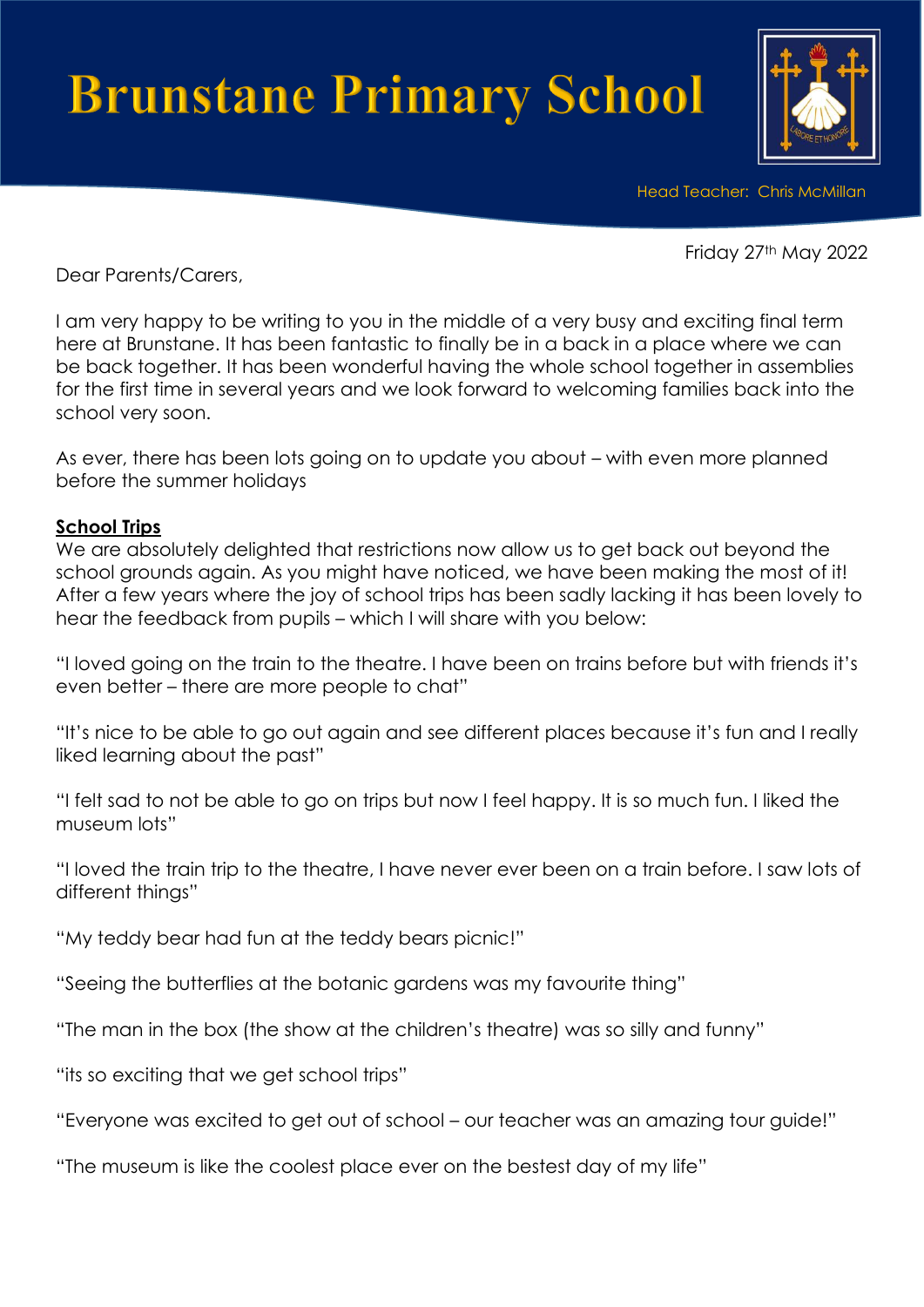# **Anti-Racism at Brunstane**

Following our Anti-Racism week in April, we are continuing to focus on the critical importance of anti-racism in our class lessons and assemblies.

We would be extremely grateful if families could talk to their children about the importance of preventing racism and carefully monitor internet use to ensure children are not encountering racist language online.

### **Staffing**

We are aware that families will be very keen to know about our staffing for next session as soon as possible. We do not yet have our full allocation of teaching staff from the council. Once we do, we will be allocating staff to classes and informing families as quickly as possible.

# **Eco Update**

As an Eco school we are thrilled that Edinburgh Council have provided all schools with food and dry-mixed recycling bins to help reduce waste and support Edinburgh's climate targets. The new standard system will allow consistency throughout and between each school, using uniform colour schemes, stickers, posters, and bin styles. At Brunstane each classroom has been given a proper recycling bin to complement the existing classroom bin, which will become a non-recyclable waste bin. Together the two bins will form a binhub in each classroom. Stickers and posters will help identify the bins and give guidance on their usage. To support best practice a short video will be shared at assembly outlining what items should be placed in each of the new bins and follow up discussion will help everyone to understand the importance of getting it right.

Our children feel passionate about Brunstane being eco-friendly and we know from your feedback that there is also parental support for sustainability. To further reduce our waste in school all waste from school lunches will be recycled using the new system. Children bringing packed lunches are encouraged to bring their food in reusable containers and any waste from packed lunches will be brought home. Thank you for your cooperation in helping us to work towards our Eco goals.

# **Dates for Your Diary**

As restrictions continue to ease, we are delighted to be able to announce the fullest programme of end of term events we have offered in several years! Please note that these dates are provisional and may be subject to change (due to weather/venue availability).

- Step Up Days (dates are provisional dependent on staff allocation from CEC)
	- o 1 Wednesday 1st June
	- o 2 Tuesday 7th June
	- $\circ$  3 Wednesday 15th June
- Sports Day Friday 10th June (Plan A), Friday 24th June (Reserve)
- P7 Prom **Provisionally** 16th June –venues/formats being explored by P7
- Final Learning Profiles out to families Friday 17th June
- Staff vs P7 Football 17th June
- Summer Picnic –Friday 27th June (With Monday 30th as the reserve date in case of bad weather)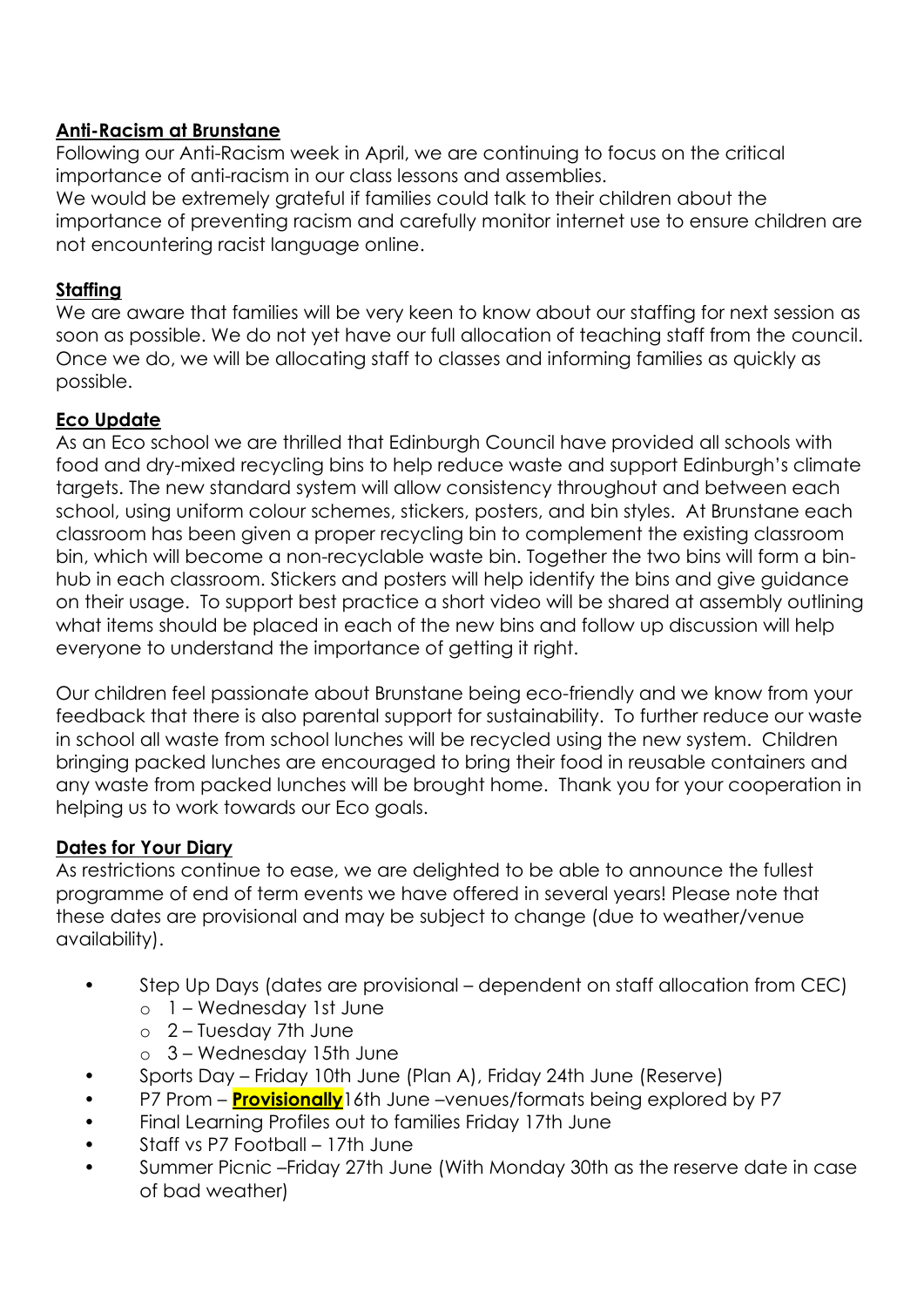- P7 Away Day **Provisionally** the final week of term
- P7 Leavers Assembly Friday 1st July

#### **Dogs**

Whilst we are delighted to be able have parents back on site after so long, we would like to remind all families that dogs are not allowed anywhere on the school grounds. If you plan to come into the school playground, please ensure that your dog stays at home.

#### **School Car Park**

We would like to remind families that the school car park is for staff and blue badge holders only. Please do not use the school car park if you do not hold a blue badge. We ask that all families refrain from using electric scooters anywhere on school grounds.

#### **Holiday Dates**

We would like to remind families that the June Holidays are on Thursday 2<sup>nd</sup> of June, Friday 3<sup>rd</sup> of June.

We hope that all of our Brunstane families have a relaxing time in the sunshine this weekend and a happy and healthy holiday for the Jubilee long weekend.

We look forward to sharing more events and news with you in our next newsletter.

Yours sincerely

Chrs McMillar

Chris McMillan Head Teacher